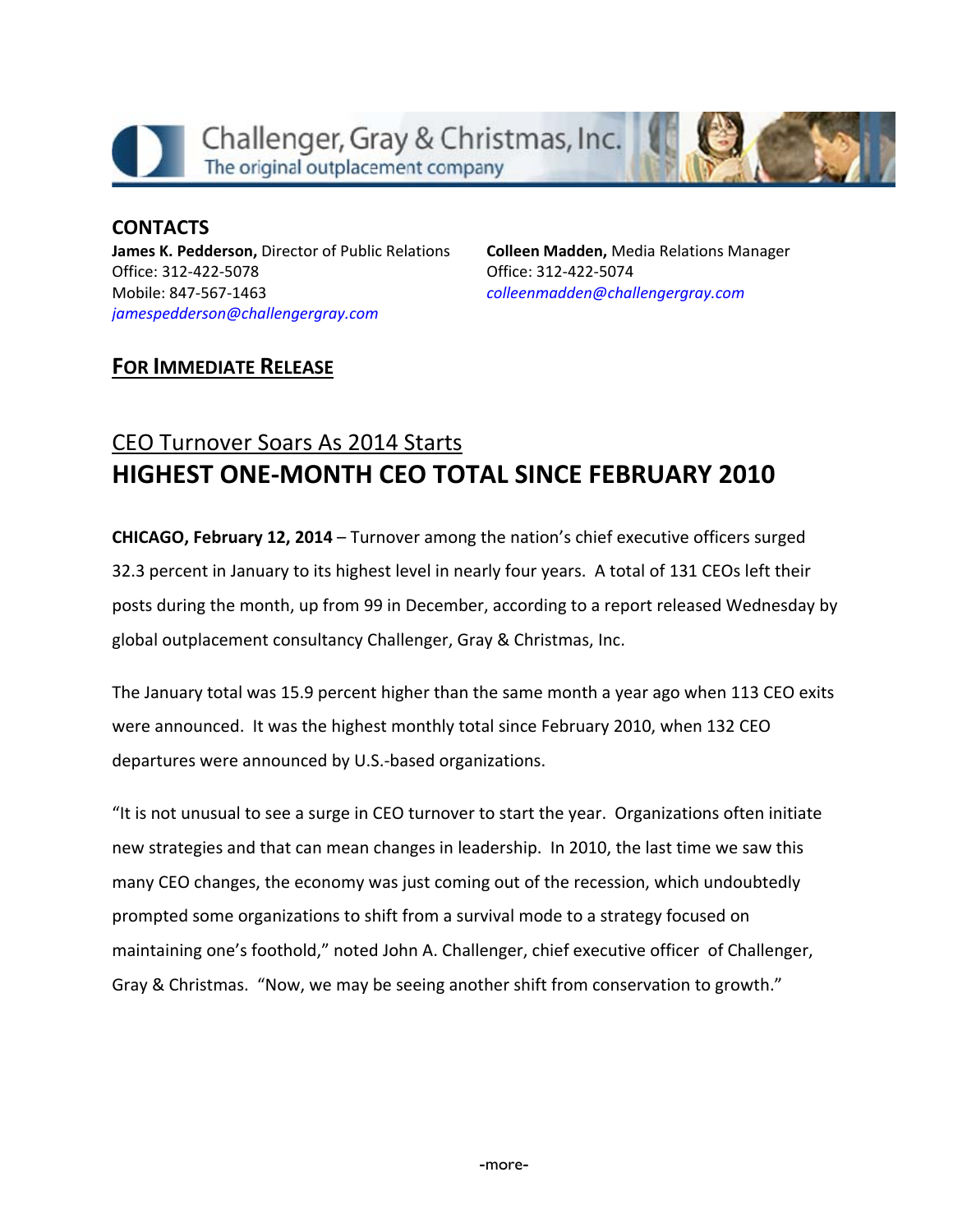The health care and financial sectors led all industries in CEO turnover last month with 24 departures each. The government and non‐profit sector followed with 22, and computer firms recorded 10 CEO changes for the month.

Companies based in California had the highest number of CEO departures in January with 12, followed by Texas who recorded nine CEO changes. New York‐based organizations announced eight CEO departures.

Retirement was the most oft‐cited reason for departures, as 43 CEOs used this explanation. The high retirement number may explain the high tenure average recorded in January; average tenure for departing CEOs was almost 15 years, the highest on Challenger record. Another 32 CEOs resigned from their positions, and 22 stepped down from the CEO role, usually as Chairman or other C‐level executive.

# # #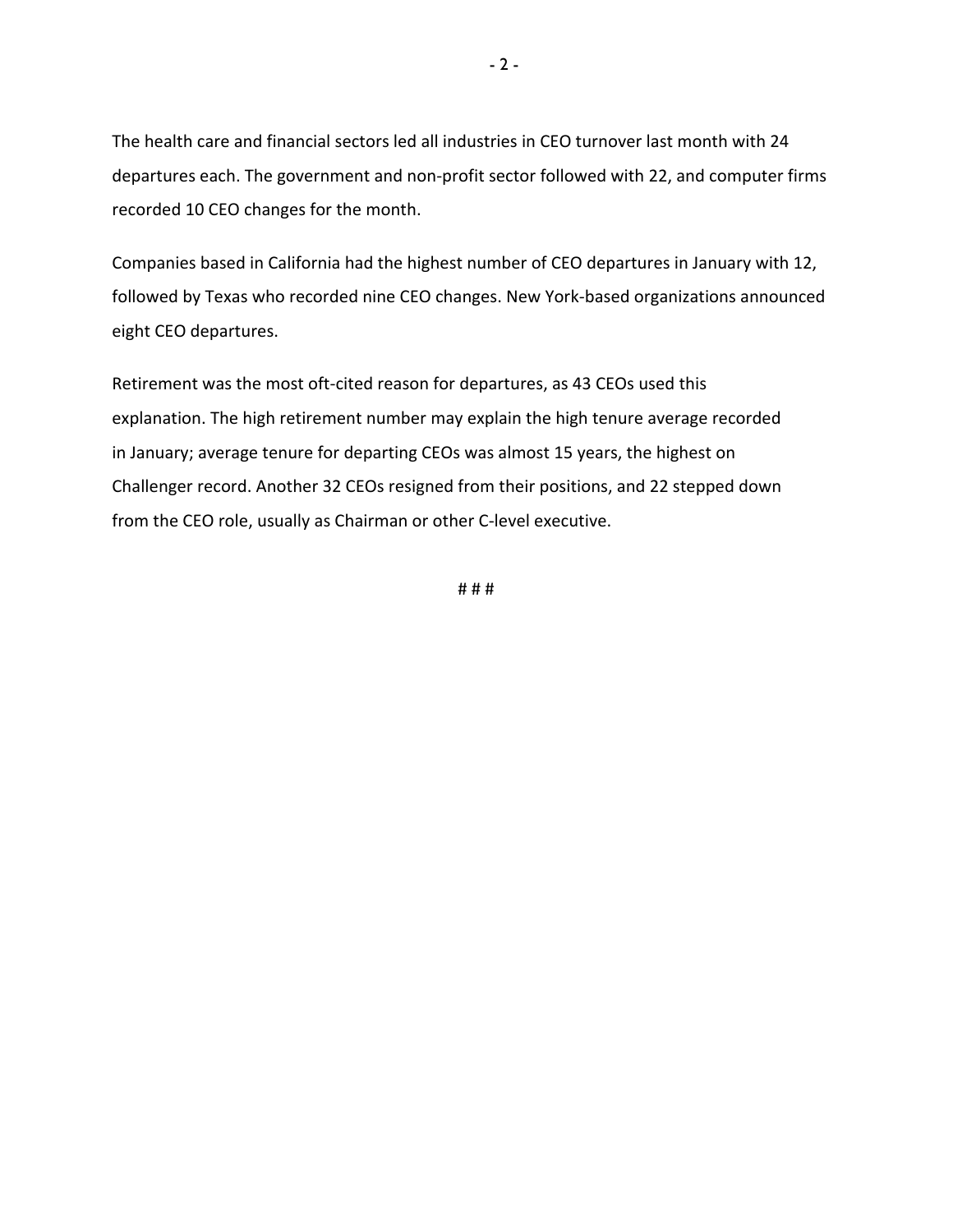

#### **CHIEF EXECUTIVE DEPARTURES**

|                 | 2014 | 2013  | 2012  | 2011  | 2010  | 2009  | 2008  |
|-----------------|------|-------|-------|-------|-------|-------|-------|
| January         | 131  | 113   | 123   | 96    | 89    | 113   | 134   |
| <b>February</b> |      | 110   | 104   | 92    | 132   | 82    | 114   |
| <b>March</b>    |      | 86    | 94    | 99    | 119   | 114   | 123   |
| <b>April</b>    |      | 94    | 90    | 103   | 101   | 78    | 112   |
| May             |      | 104   | 99    | 103   | 125   | 115   | 115   |
| June            |      | 94    | 99    | 113   | 107   | 105   | 126   |
| July            |      | 128   | 83    | 104   | 88    | 126   | 124   |
| <b>August</b>   |      | 113   | 104   | 104   | 95    | 101   | 144   |
| September       |      | 107   | 95    | 108   | 111   | 105   | 140   |
| <b>October</b>  |      | 104   | 108   | 91    | 81    | 89    | 125   |
| <b>November</b> |      | 94    | 112   | 82    | 79    | 94    | 104   |
| <b>December</b> |      | 99    | 103   | 83    | 107   | 105   | 123   |
| <b>TOTAL</b>    | 131  | 1,246 | 1,214 | 1,178 | 1,234 | 1,227 | 1,484 |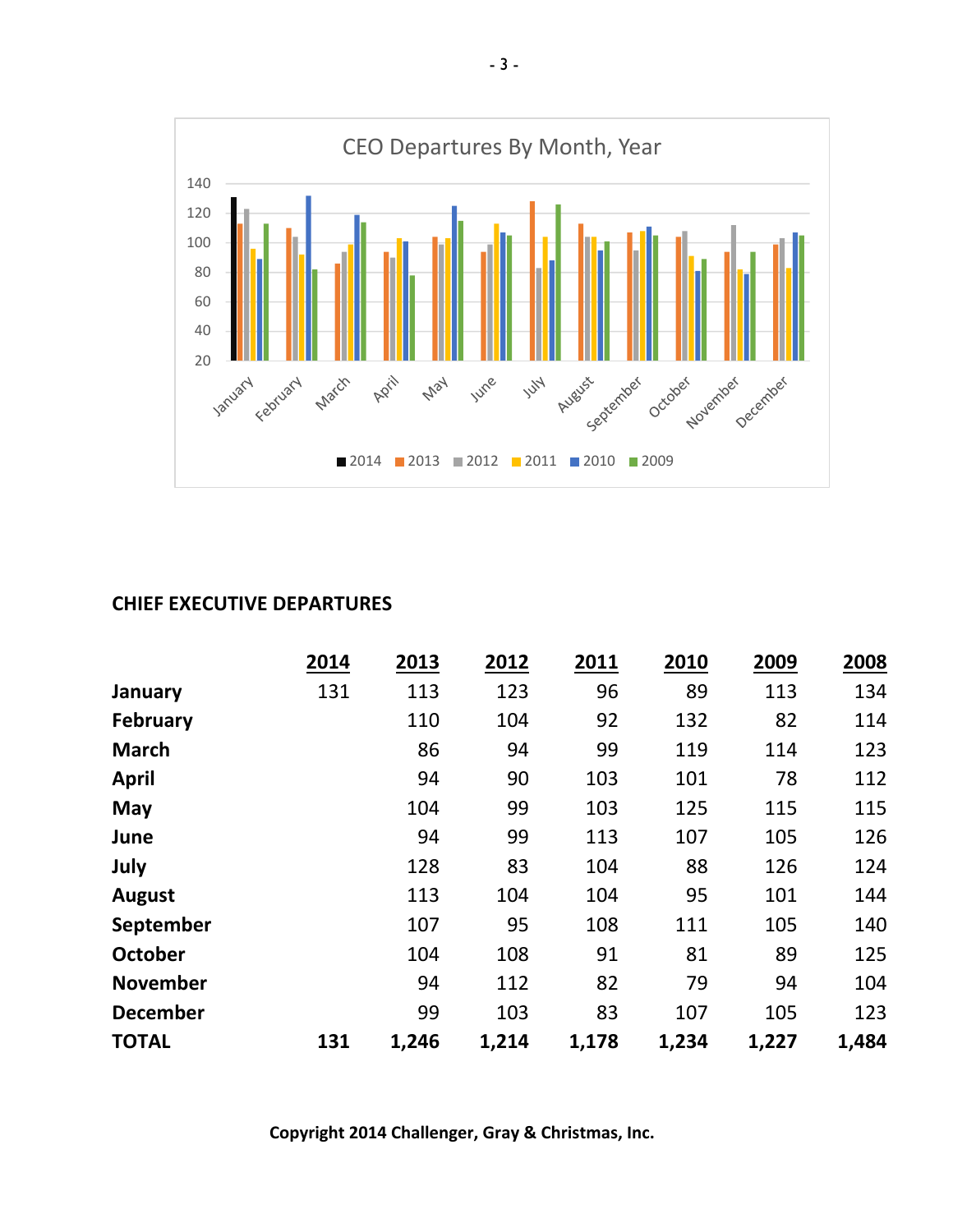# **CEO DEPARTURES By Industry**

|                              | 13-Jan         | 13-Dec         | 14-Jan         |
|------------------------------|----------------|----------------|----------------|
| <b>Aerospace/Defense</b>     | $\mathbf{1}$   |                | $\overline{2}$ |
| <b>Apparel</b>               | $\mathbf{1}$   |                | $\mathbf{1}$   |
| <b>Automotive</b>            |                | 5              |                |
| <b>Chemical</b>              |                | $\mathbf{1}$   |                |
| <b>Commodities</b>           |                | $\mathbf{1}$   |                |
| Computer                     | 13             | 10             | 10             |
| <b>Construction</b>          | 3              | 3              | $\overline{2}$ |
| <b>Consumer Products</b>     | $\overline{2}$ | $\overline{2}$ | 3              |
| <b>Electronics</b>           |                | 5              | 3              |
| <b>Energy</b>                | 6              | 4              | 3              |
| <b>Entertainment/Leisure</b> | 5              | 3              | $\overline{2}$ |
| <b>Financial</b>             | 12             | 8              | 24             |
| Food                         | $\overline{4}$ | $\overline{2}$ | 5              |
| Government/Non-Profit        | 10             | 13             | 22             |
| <b>Health Care/Products</b>  | 23             | 18             | 24             |
| <b>Industrial Goods</b>      | $\overline{4}$ | 3              | 4              |
| <b>Insurance</b>             | $\overline{2}$ | $\overline{1}$ |                |
| Legal                        | $\mathbf{1}$   | $\mathbf{1}$   |                |
| <b>Media</b>                 | $\overline{2}$ | 3              | $\overline{2}$ |
| <b>Pharmaceutical</b>        | 6              | 4              | 8              |
| <b>Real Estate</b>           | 3              |                | 3              |
| <b>Retail</b>                | 6              |                | 4              |
| <b>Services</b>              | $\overline{4}$ | $\overline{4}$ | $\overline{4}$ |
| <b>Telecommunications</b>    | 3              | 6              |                |
| <b>Transportation</b>        | $\overline{2}$ | $\overline{2}$ | $\mathbf{1}$   |
| <b>Utility</b>               |                |                | $\overline{4}$ |
| <b>TOTAL</b>                 | 113            | 99             | 131            |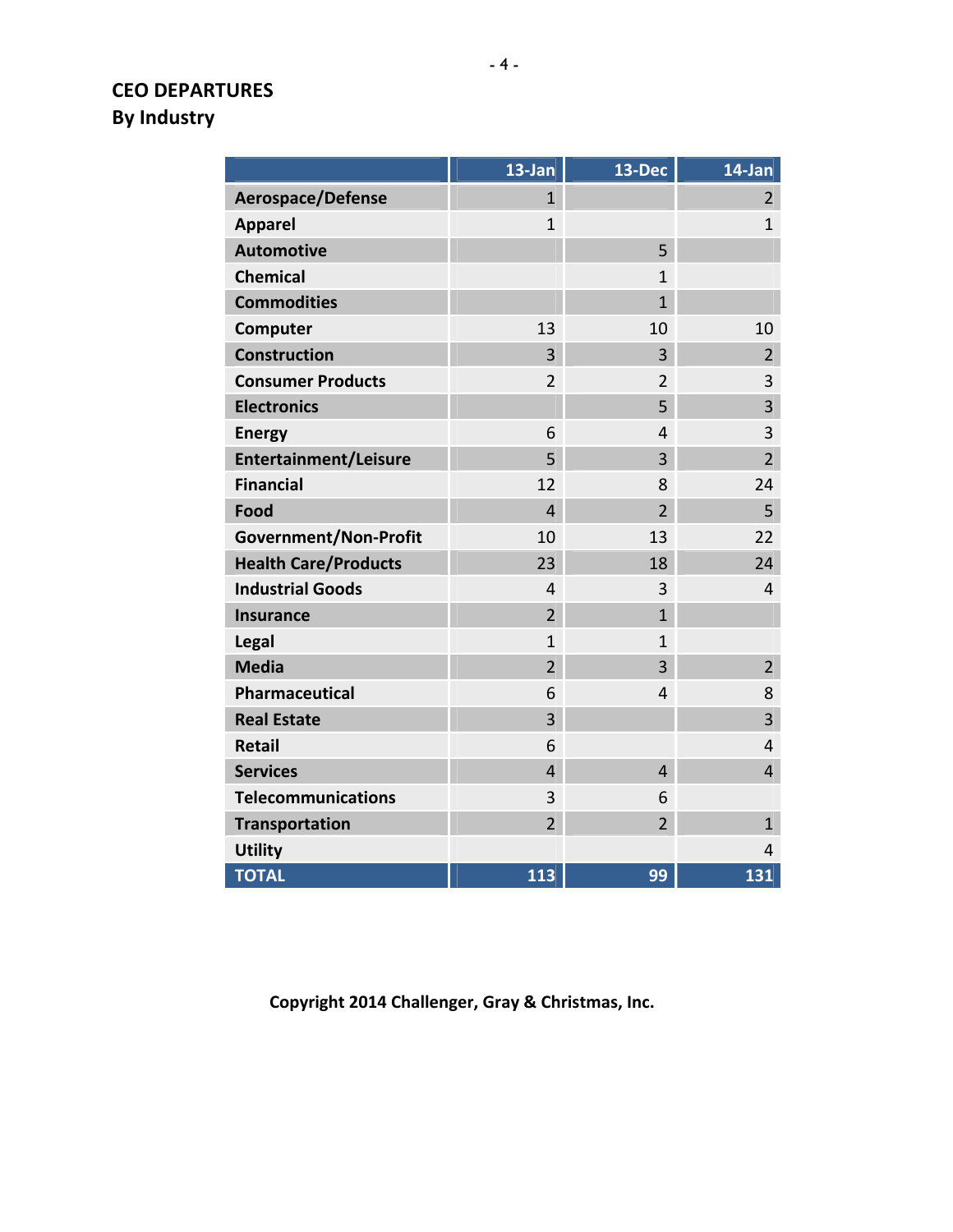# **CEO DEPARTURES By State**

| <b>EAST</b>              | <b>JANUARY</b> |
|--------------------------|----------------|
| <b>New York</b>          | 8              |
| Pennsylvania             | 5              |
| <b>Massachusetts</b>     | 5              |
| <b>Dist. of Columbia</b> | 3              |
| <b>Maryland</b>          | 3              |
| <b>Connecticut</b>       | $\overline{2}$ |
| <b>Maine</b>             | $\overline{2}$ |
| <b>New Jersey</b>        | $\overline{1}$ |
| <b>Delaware</b>          | $\overline{1}$ |
| <b>Rhode Island</b>      |                |
| <b>New Hampshire</b>     |                |
| <b>Vermont</b>           |                |
| <b>TOTAL</b>             | 30             |
|                          |                |
|                          |                |
| <b>MIDWEST</b>           | <b>JANUARY</b> |
| <b>Minnesota</b>         | 6              |
| <b>Missouri</b>          | 6              |
| <b>Kansas</b>            | 5              |
| <b>Illinois</b>          | 4              |
| Ohio                     | $\overline{2}$ |
| Indiana                  | $\overline{2}$ |
| Michigan                 | $\mathbf{1}$   |
| Wisconsin                | 1              |
| lowa                     | 1              |
| <b>Nebraska</b>          |                |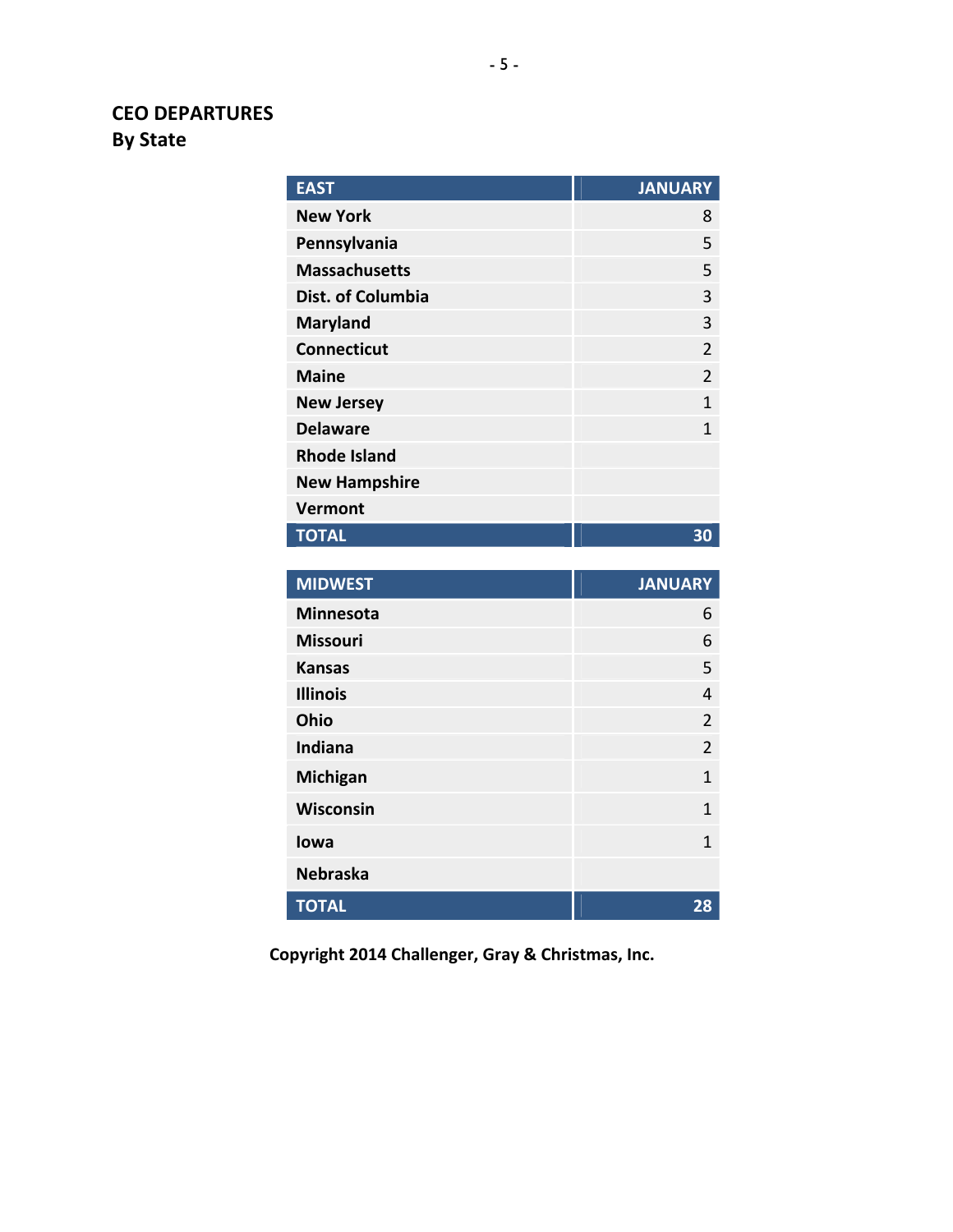# **CEO DEPARTURES By State**

| <b>WEST</b>                          | <b>JANUARY</b> |
|--------------------------------------|----------------|
| <b>California</b>                    | 12             |
| <b>Texas</b>                         | 9              |
| Colorado                             | 5              |
| Washington                           | 3              |
| Oregon                               | 3              |
| <b>Alaska</b>                        | $\overline{2}$ |
| <b>Utah</b>                          | $\overline{2}$ |
| <b>Nevada</b>                        | $\overline{1}$ |
| <b>Arizona</b>                       | $\mathbf{1}$   |
| <b>New Mexico</b>                    | $\mathbf{1}$   |
| <b>Oklahoma</b>                      | 1              |
| Idaho                                | $\mathbf{1}$   |
| <b>Wyoming</b>                       | 1              |
| <b>South Dakota</b>                  | 1              |
| <b>North Dakota</b>                  | 1              |
| <b>Montana</b>                       |                |
|                                      |                |
| <b>Hawaii</b>                        |                |
| <b>TOTAL</b>                         | 44             |
|                                      |                |
| <b>SOUTH</b>                         | <b>JANUARY</b> |
| <b>Tennessee</b>                     | 5              |
| N. Carolina                          | 5              |
| <b>Florida</b>                       | 4              |
| <b>Virginia</b>                      | 3              |
| <b>Kentucky</b>                      | 3              |
| Georgia                              | $\overline{2}$ |
| S. Carolina                          | $\overline{2}$ |
| Louisiana                            | 2              |
| <b>Alabama</b>                       | $\mathbf{1}$   |
| Mississippi                          | $\mathbf{1}$   |
| <b>Arkansas</b>                      | $\mathbf 1$    |
| <b>West Virginia</b><br><b>TOTAL</b> | 29             |